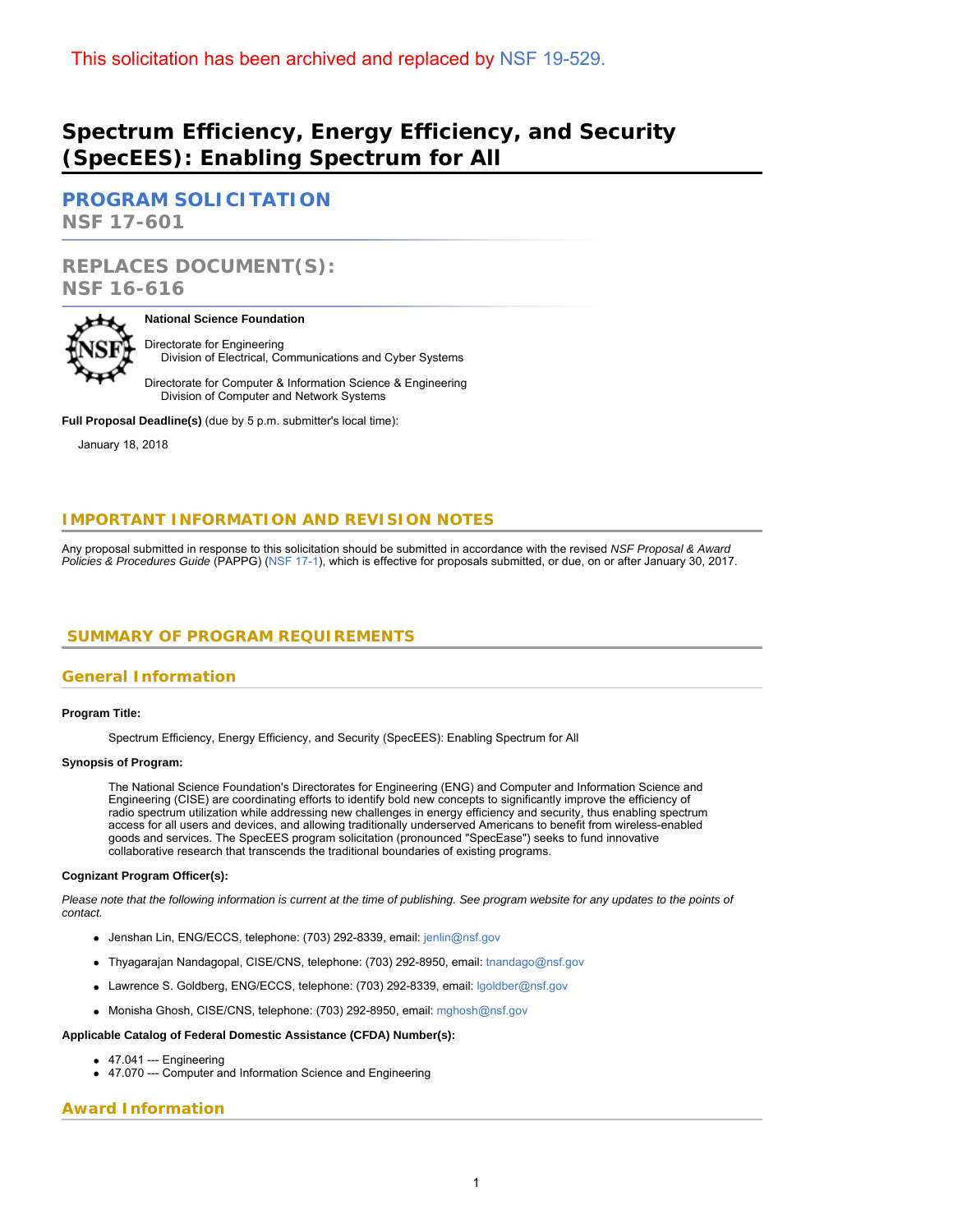### **Anticipated Type of Award:** Standard Grant

### **Estimated Number of Awards:** 13 to 16

Approximately 13-16 awards are anticipated, each up to \$750,000 total and up to 3 years in duration, subject to the availability of funds and quality of proposals received.

### **Anticipated Funding Amount:** \$10,000,000

Estimated program budget, number of awards and average award size/duration are subject to the availability of funds.

### **Eligibility Information**

### **Who May Submit Proposals:**

Proposals may only be submitted by the following:

- Universities and Colleges Universities and two- and four-year colleges (including community colleges) accredited in, and having a campus located in, the US acting on behalf of their faculty members. Such organizations also are referred to as academic institutions.
- Non-profit, non-academic organizations: Independent museums, observatories, research labs, professional societies and similar organizations in the U.S. associated with educational or research activities.

#### **Who May Serve as PI:**

There are no restrictions or limits.

### **Limit on Number of Proposals per Organization:**

There are no restrictions or limits.

### **Limit on Number of Proposals per PI or Co-PI:** 1

An individual may be listed as PI, co-PI, and/or senior personnel on only one proposal submitted in response to this solicitation. In the event that an individual exceeds this limit, only the first proposal received before the deadline will be accepted, and the remainder will be returned without review.

### **Proposal Preparation and Submission Instructions**

### **A. Proposal Preparation Instructions**

- **Letters of Intent:** Not required
- **Preliminary Proposal Submission:** Not required
- **Full Proposals:**
	- Full Proposals submitted via FastLane: *NSF Proposal and Award Policies and Procedures Guide* (PAPPG) guidelines apply. The complete text of the PAPPG is available electronically on the NSF website at: [https://www.nsf.gov/publications/pub\\_summ.jsp?ods\\_key=pappg.](https://www.nsf.gov/publications/pub_summ.jsp?ods_key=pappg)
	- Full Proposals submitted via Grants.gov: *NSF Grants.gov Application Guide: A Guide for the Preparation and Submission of NSF Applications via Grants.gov* guidelines apply (Note: The *NSF Grants.gov Application Guide* is available on the Grants.gov website and on the NSF website at: [https://www.nsf.gov/publications/pub\\_summ.jsp?](https://www.nsf.gov/publications/pub_summ.jsp?ods_key=grantsgovguide) [ods\\_key=grantsgovguide](https://www.nsf.gov/publications/pub_summ.jsp?ods_key=grantsgovguide)).

### **B. Budgetary Information**

**Cost Sharing Requirements:**

Inclusion of voluntary committed cost sharing is prohibited.

**Indirect Cost (F&A) Limitations:**

Not Applicable

**Other Budgetary Limitations:**

Not Applicable

### **C. Due Dates**

**Full Proposal Deadline(s)** (due by 5 p.m. submitter's local time):

January 18, 2018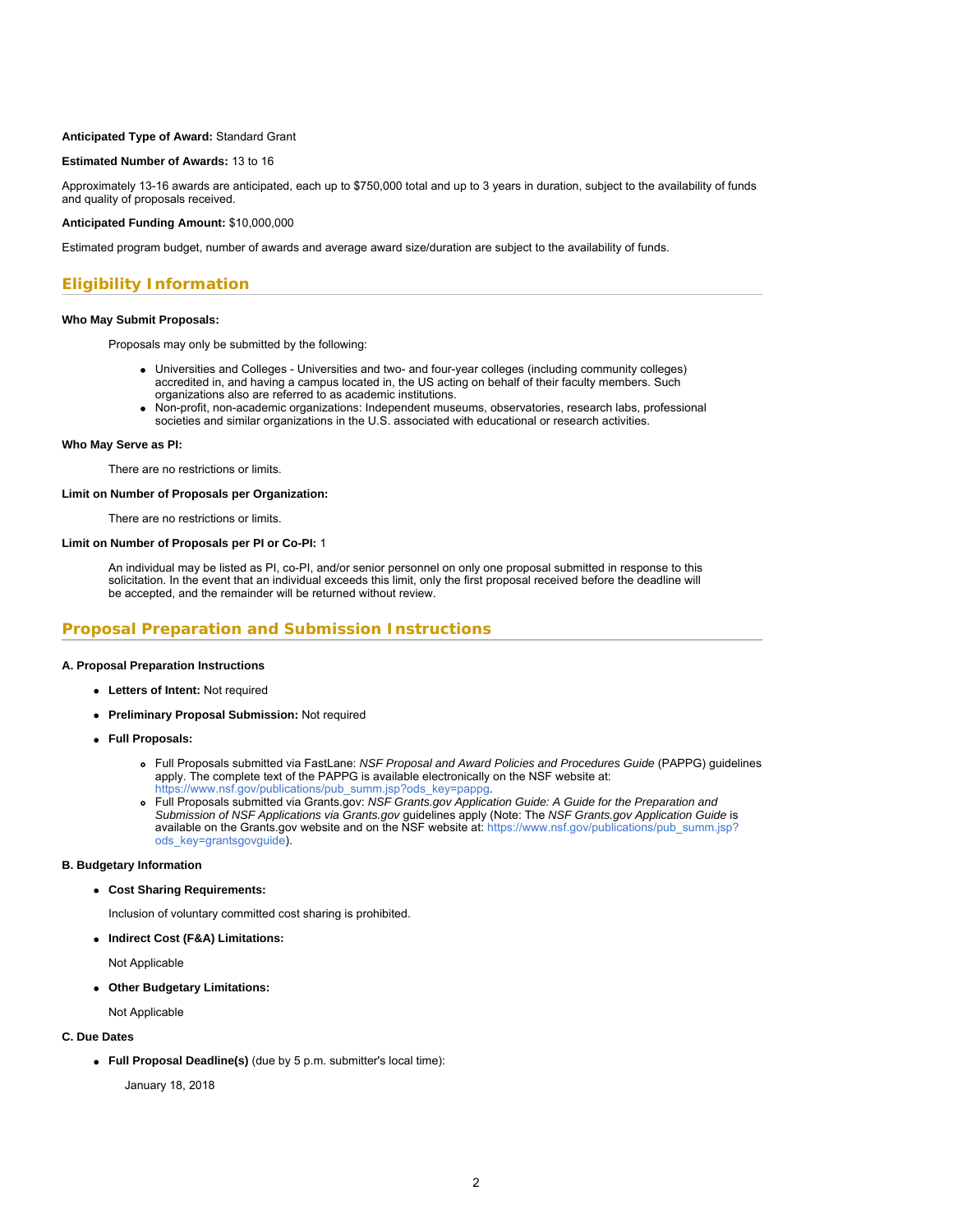# **Proposal Review Information Criteria**

#### **Merit Review Criteria:**

National Science Board approved criteria. Additional merit review considerations apply. Please see the full text of this solicitation for further information.

### **Award Administration Information**

### **Award Conditions:**

Standard NSF award conditions apply.

#### **Reporting Requirements:**

<span id="page-2-0"></span>Standard NSF reporting requirements apply.

# **TABLE OF CONTENTS**

**[Summary of Program Requirements](#page-0-0)**

- I. **[Introduction](#page-2-1)**
- II. **[Program Description](#page-3-0)**
- III. **[Award Information](#page-4-0)**
- IV. **[Eligibility Information](#page-4-1)**

#### V. **[Proposal Preparation and Submission Instructions](#page-4-2)**

- A. [Proposal Preparation Instructions](#page-4-2)
- B. [Budgetary Information](#page-5-0) C. [Due Dates](#page-5-1)
- D. [FastLane/Grants.gov Requirements](#page-5-2)
- VI. **[NSF Proposal Processing and Review Procedures](#page-6-0)**
	- A. [Merit Review Principles and Criteria](#page-6-1)
	- B. [Review and Selection Process](#page-7-0)

#### VII. **[Award Administration Information](#page-8-0)**

- A. [Notification of the Award](#page-8-1)
- B. [Award Conditions](#page-8-2)
- C. [Reporting Requirements](#page-8-3)

VIII. **[Agency Contacts](#page-8-4)**

IX. **[Other Information](#page-9-0)**

# <span id="page-2-1"></span>**I. INTRODUCTION**

Dramatic growth in wireless communications has created a shortage in the available radio spectrum. Wireless communications services for cellular phones, television, and broadband Internet access have to compete with existing users in radar, government communications, scientific observations, and environmental monitoring. The way forward is to increase the efficiency of spectrum sharing among the multitude of users.

NSF provides ongoing support for basic research at the frontiers of wireless communications and networking, through core programs such as Communications, Circuits and Sensing-Systems (CCSS), Networking Technology and Systems (NeTS), and Communications and Information Foundations (CIF) within the Directorates for Engineering (ENG) and Computer and Information Science and Engineering (CISE). As a result of past investments in wireless research, two important issues are now at the forefront of spectrum efficiency research and at the core of the SpecEES program: security and energy efficiency while achieving efficient spectrum sharing. The open access nature of radio transmission makes wireless communications inherently vulnerable to security breaches such as eavesdropping, jamming, and specially-crafted malicious attacks. At the same time, spectrum sharing is a highly cooperative operation that relies on other users to determine spectrum availability and ensure fair sharing of spectrum access. These two facts make it easy for spectrum to be abused—whether accidentally due to implementation error, or intentionally due to malicious intent to disrupt the communications of others or use spectrum to their own advantage. Thus, there is a strong need for effective mechanisms to ensure that spectrum-sharing users can communicate securely and the system can operate in conformance with established protocols.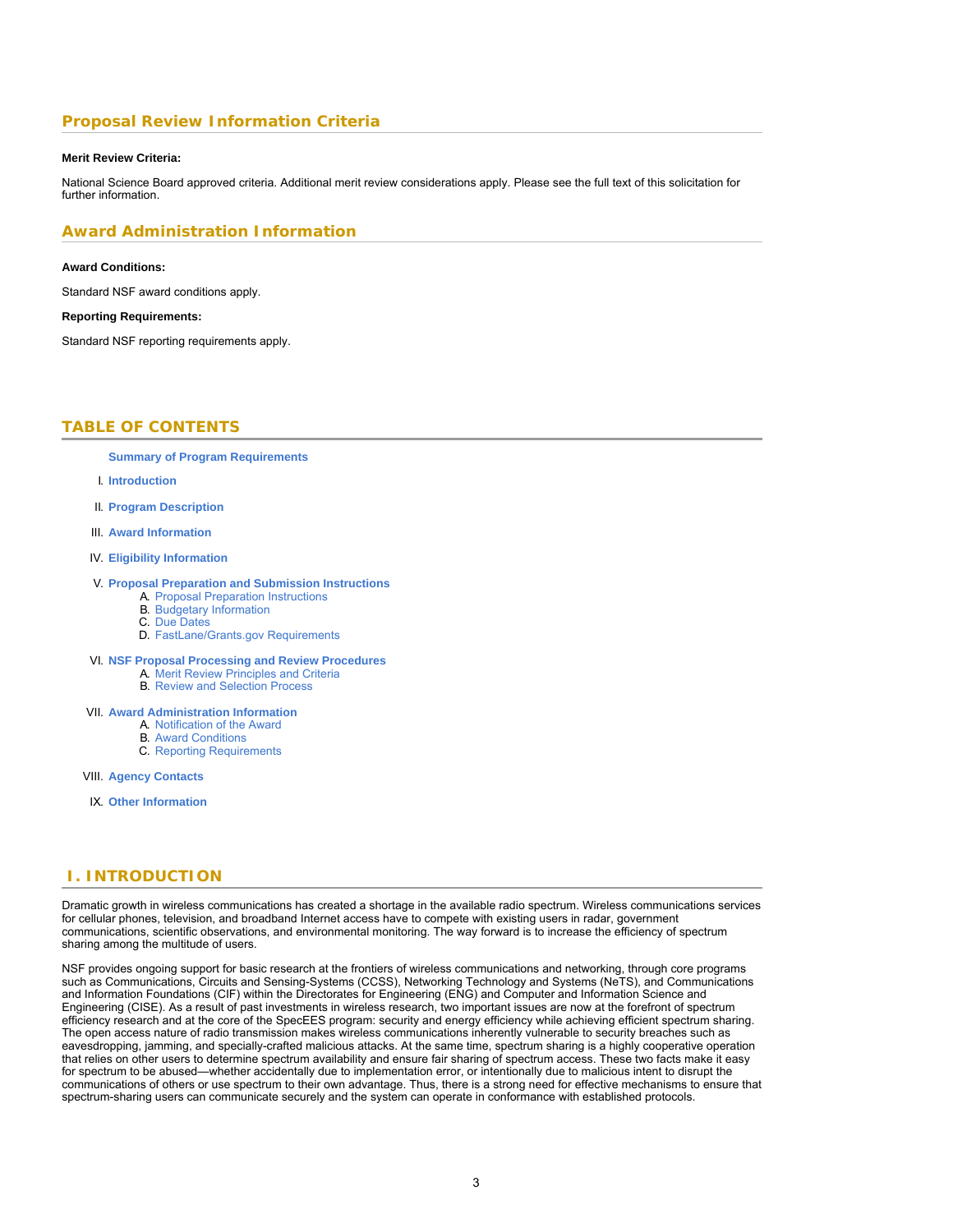In addition, current and next-generation wireless applications demand more and better functionality and performance from new electronic devices; these demands translate into greater energy demands. Despite important advances in battery technology, the gap between energy storage and demand continues to grow. Even more importantly for spectrum sharing, reducing the amount of transmit power in the airwaves can lessen interference among devices. Energy-efficient protocols and network architectures will further reduce the number of transmissions and prolong the battery life of mobile devices. Therefore, it is essential to pursue fundamental research on new components, techniques, and architectures to achieve energy-efficient sensing, communications and networking in a shared spectrum environment.

Research and development on next-generation wireless communications and networking will drive information technology and innovation-based economic growth. SpecEES will advance spectrum utilization through synergistic breakthroughs in spectrum efficiency, energy efficiency, and security.

# <span id="page-3-0"></span>**II. PROGRAM DESCRIPTION**

The goal of the SpecEES program is to enable next-generation wireless communications and networking that are spectrum-efficient, energy-efficient, and secure in a dynamic spectrum environment. In particular, the program solicits proposals that address the challenge of **spectral efficiency**, and that also specifically address research challenges related to either **energy efficiency** or **security**, or **both**, in spectrum utilization. **Each proposal must explicitly state in the Project Summary whether energy efficiency and/or security will be addressed.** In addition, collaborative teaming to tackle cross-layer issues, from the physical layer to the network layer and above, is encouraged.

**SpecEES projects must address spectral efficiency as the primary goal**. Fundamental advances in radio hardware, signal processing, sensing, network protocols, and access architectures are needed to enable efficient and dynamic spectrum sharing among a large number of users and devices. For example, access to spectrum is evolving from a strict per-band operation to a multi-frequency agile dynamic spectrum access model. However, such access architectures are limited in multiple dimensions, such as the sharing time scale, number of frequency bands that can be shared, number of devices/networks that can participate in the access model, and trust relationships that can be supported. The ability for any wireless device to access any swath of available spectrum whenever and wherever available is a highly desirable aspect of spectrum access architecture. This capability needs to be robust, resilient and scalable across the number of devices and the bands that are being shared. New approaches are sought in all layers of the protocol stack, and collaborative efforts that combine technologies at multiple layers are particularly encouraged. Key research topics of interest include, but are not limited to:

- Reconfigurable radio frequency components such as filters, transceivers, and antennas that can rapidly adapt over a wide frequency range of operation;
- Novel transceiver architectures for low-power, spectrum-efficient communications or sensing;
- Advanced spectrum sensing techniques to quickly and accurately identify transmission opportunities over a very wide spectrum and/or a large spatial area;
- Innovative protocols and network architectures to coordinate access to the shared spectrum among a large number of users and devices;
- Co-existence of various wireless systems including communications and radar systems;
- Metrics for dynamic spectrum monitoring, measurements, and analysis;
- Advances in massive MIMO systems.

Innovative approaches to achieving spectral efficiency must also take into consideration energy efficiency and/or security. Therefore, in addition to the spectrum efficiency challenges described above, SpecEES projects must address one or both of the following challenges as well:

**Energy Efficiency:** Taking energy efficiency into consideration while achieving spectrum efficiency is a major undertaking. On the hardware front, energy efficiency is critically dependent on such power-hungry components as power amplifiers, analog-to-digital converters and phase-locked loops. At millimeter-wave frequencies and above, performance limitations on active devices make efficient signal generation and processing a challenge. Antenna arrays with a large number of elements for achieving spatial multiplexing and interference cancellation must rely on complex beamforming and processing operations. Moreover, the overall energy efficiency of a spectrum sharing system will depend not only on the energy consumed for data transmission, but also on spectrum sensing, dynamic spectrum access, scheduling and synchronization of transmission and reception, associated signaling traffic, and associated computational resources. Therefore, the design and operation of an energy-efficient communications system involves tradeoffs among energy consumption, communication reliability, data rate, and spectrum efficiency. These characteristics point toward a holistic approach to maximizing energy efficiency of the system, by jointly considering hardware limitations, spectrum sensing capabilities, and algorithmic complexities. Energy-efficient solutions are sought at various layers, including circuits and transceiver architectures, amplifiers and low-loss passives, signal modulation and processing, network protocols and algorithms; the approaches must account for effects on other layers, as well as the overall system-level efficiency. Use of quantitative metrics to assess the overall energy efficiency and spectrum efficiency of the proposed spectrum research is encouraged.

**Security:** Security is a critical aspect in wireless systems. Innovations that enable more efficient spectral usage may be vulnerable to known security threats or may introduce new attacks. Spectrum sharing relies on cooperation among all parties and hinges on effective dissemination of the necessary operational information. At times, different parties might require different levels of information sharing, and information security and privacy considerations might work against sharing of such information. Additionally, techniques designed to secure wireless communication networks might adversely impact spectrum and energy efficiency. These scenarios are often encountered, for example, in mission-critical military communication systems or commercial cellular data networks. In the near future, highly programmable software defined radio devices can lead to malicious attacks or inadvertent, erroneous transmissions—both of which will cause interference to incumbent users. Highly dynamic and flexible spectrum access protocols also make the detection of such transmissions difficult.

Data analytics techniques that can be leveraged to assess security and privacy vulnerabilities, as well as to predict and enhance system trustworthiness in the context of spectrum efficiency are highly desirable. Signal-processing and hardware designs for rapid transmitter identification and localization, tools for device verification and protocol compliance-checking, and spectrum-efficient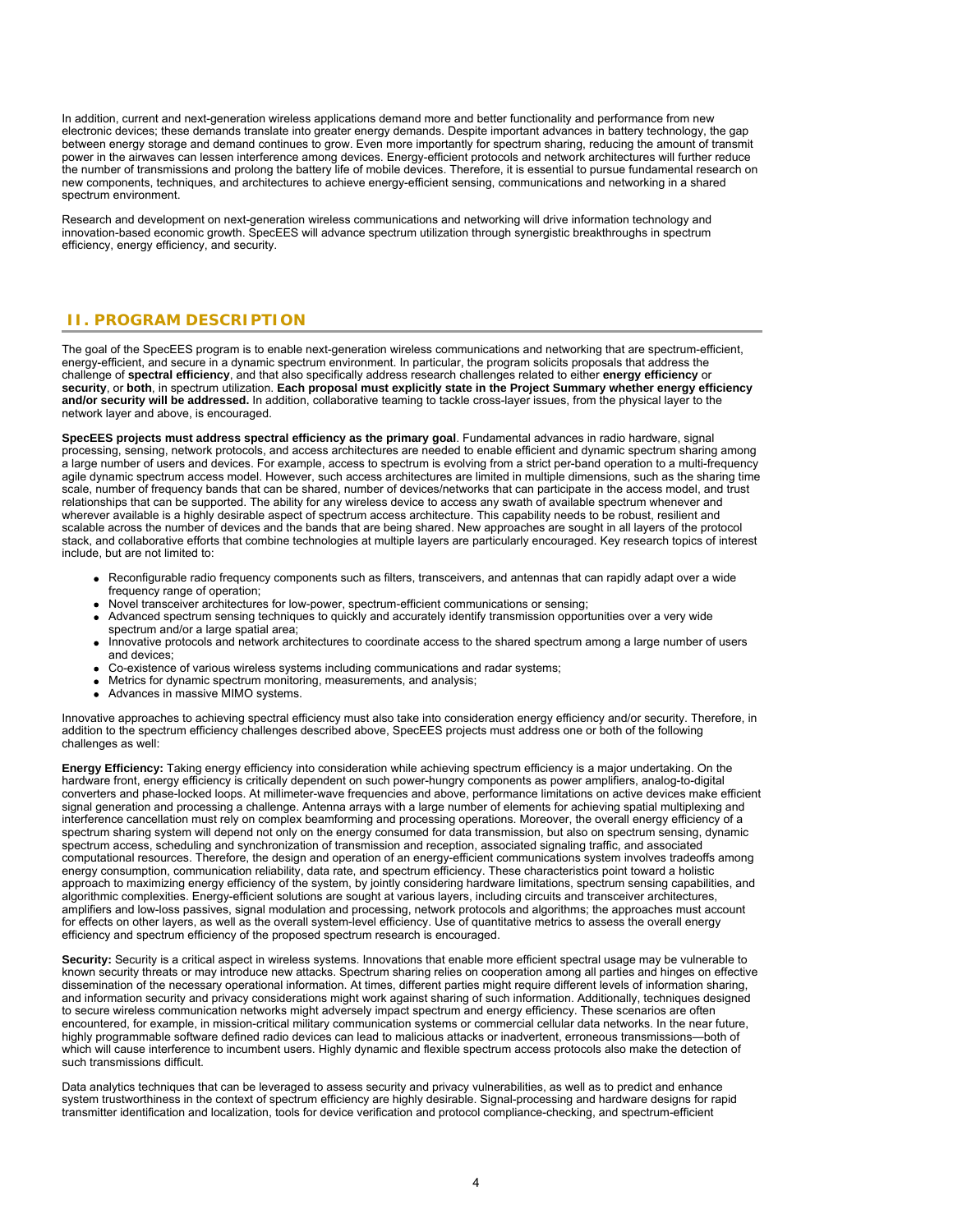algorithms for secure, privacy-preserving information sharing are crucial for spectrum sharing systems, as are policy enforcement mechanisms and trust verification services. The SpecEES program seeks novel approaches to these challenges that also enhance spectrum efficiency.

SpecEES seeks hardware, algorithmic, protocol, and architectural advances to realize spectrum efficiency, energy efficiency, and security. In addition, fundamental understanding of the tradeoffs among these three objectives is desired to advance the frontier of nextgeneration wireless technologies. Proposers are encouraged to look at the reports of multiple workshops convened by the federal Networking and Information Technology Research and Development (NITRD) program's Wireless Spectrum Research and Development (WSRD) Interagency Working Group (IWG) at <<https://go.usa.gov/xRV8Q>> for detailed discussion of challenges and opportunities related to these objectives. Proposers are strongly encouraged to consider actively engaging spectrum stakeholders such as industry and government as part of their broader impacts activities.

Please note: Each proposal budget must include funding for travel to Washington, DC, for a PI or Co-PI and up to one other project participant to attend annual two-day PI meetings during the award period.

### <span id="page-4-0"></span>**III. AWARD INFORMATION**

### **Anticipated Type of Award:** Standard Grant

**Estimated Number of Awards:** Approximately 13-16 awards are anticipated, each up to \$750,000 total and up to 3 years in duration, subject to the availability of funds and quality of proposals received.

#### **Anticipated Funding Amount:** \$10,000,000

Estimated program budget, number of awards and average award size/duration are subject to the availability of funds.

# <span id="page-4-1"></span>**IV. ELIGIBILITY INFORMATION**

#### **Who May Submit Proposals:**

Proposals may only be submitted by the following:

- Universities and Colleges Universities and two- and four-year colleges (including community colleges) accredited in, and having a campus located in, the US acting on behalf of their faculty members. Such organizations also are referred to as academic institutions.
- Non-profit, non-academic organizations: Independent museums, observatories, research labs, professional societies and similar organizations in the U.S. associated with educational or research activities.

#### **Who May Serve as PI:**

There are no restrictions or limits.

#### **Limit on Number of Proposals per Organization:**

There are no restrictions or limits.

#### **Limit on Number of Proposals per PI or Co-PI:** 1

An individual may be listed as PI, co-PI, and/or senior personnel on only one proposal submitted in response to this solicitation. In the event that an individual exceeds this limit, only the first proposal received before the deadline will be accepted, and the remainder will be returned without review.

#### **Additional Eligibility Info:**

Synergistic collaborations or partnerships with industry or government are encouraged where appropriate, though no NSF funds will be provided to these organizations.

Researchers from foreign academic institutions who contribute essential expertise to the project may participate as senior personnel or collaborators but may not receive NSF support.

## <span id="page-4-2"></span>**V. PROPOSAL PREPARATION AND SUBMISSION INSTRUCTIONS**

### **A. Proposal Preparation Instructions**

**Full Proposal Preparation Instructions**: Proposers may opt to submit proposals in response to this Program Solicitation via Grants.gov or via the NSF FastLane system.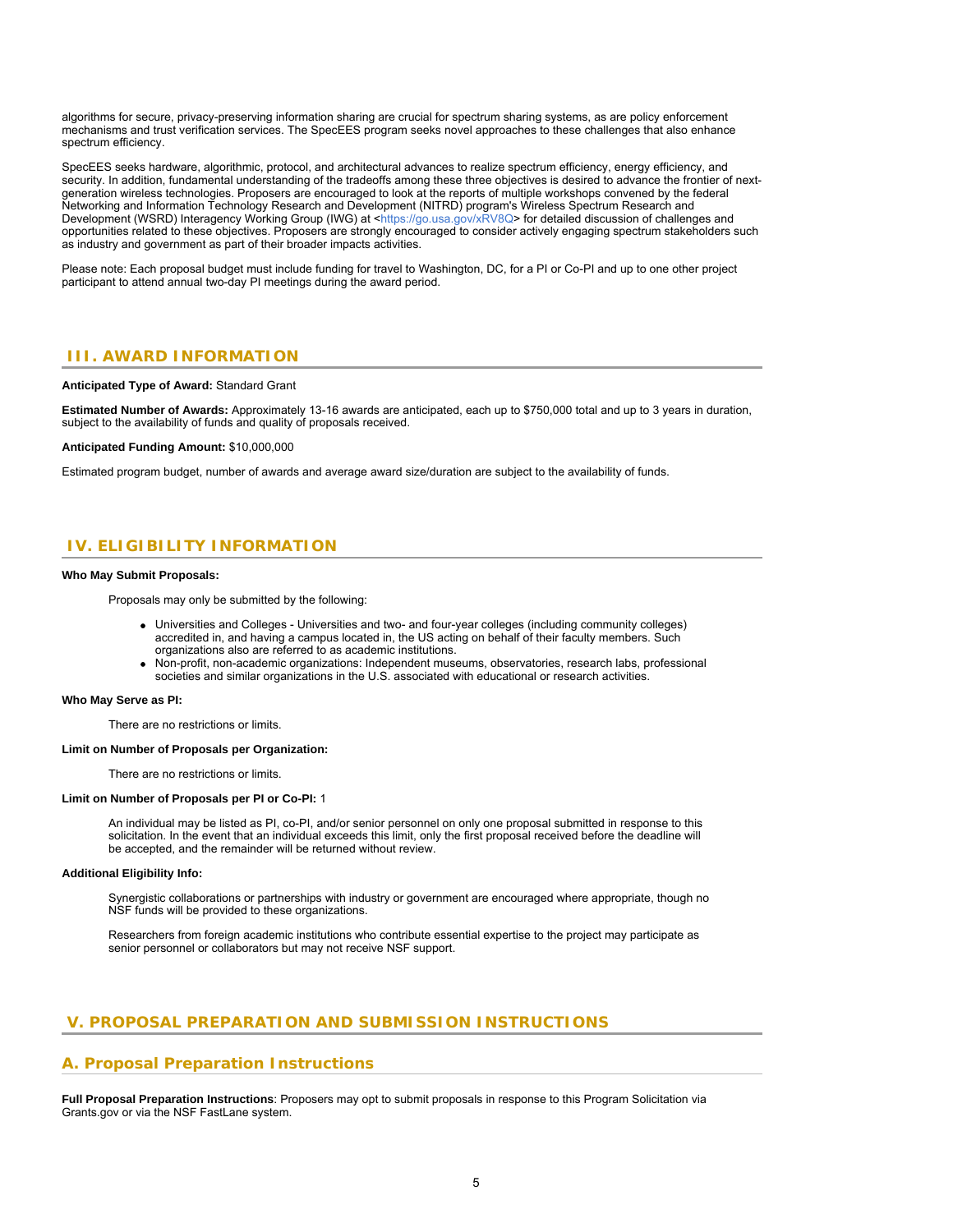- Full proposals submitted via FastLane: Proposals submitted in response to this program solicitation should be prepared and submitted in accordance with the general guidelines contained in the *NSF Proposal & Award Policies & Procedures Guide* (PAPPG). The complete text of the PAPPG is available electronically on the NSF website at: [https://www.nsf.gov/publications/pub\\_summ.jsp?ods\\_key=pappg.](https://www.nsf.gov/publications/pub_summ.jsp?ods_key=pappg) Paper copies of the PAPPG may be obtained from the NSF Publications Clearinghouse, telephone (703) 292-7827 or by e-mail from [nsfpubs@nsf.gov](mailto:nsfpubs@nsf.gov). Proposers are reminded to identify this program solicitation number in the program solicitation block on the NSF Cover Sheet For Proposal to the National Science Foundation. Compliance with this requirement is critical to determining the relevant proposal processing guidelines. Failure to submit this information may delay processing.
- Full proposals submitted via Grants.gov: Proposals submitted in response to this program solicitation via Grants.gov should be prepared and submitted in accordance with the *NSF Grants.gov Application Guide: A Guide for the Preparation and Submission of NSF Applications via Grants.gov*. The complete text of the *NSF Grants.gov Application Guide* is available on the Grants.gov website and on the NSF website at: [\(https://www.nsf.gov/publications/pub\\_summ.jsp?](https://www.nsf.gov/publications/pub_summ.jsp?ods_key=grantsgovguide) [ods\\_key=grantsgovguide](https://www.nsf.gov/publications/pub_summ.jsp?ods_key=grantsgovguide)). To obtain copies of the Application Guide and Application Forms Package, click on the Apply tab on the Grants.gov site, then click on the Apply Step 1: Download a Grant Application Package and Application Instructions link and enter the funding opportunity number, (the program solicitation number without the NSF prefix) and press the Download Package button. Paper copies of the Grants.gov Application Guide also may be obtained from the NSF Publications Clearinghouse, telephone (703) 292-7827 or by e-mail from [nsfpubs@nsf.gov](mailto:nsfpubs@nsf.gov).

In determining which method to utilize in the electronic preparation and submission of the proposal, please note the following:

Collaborative Proposals. All collaborative proposals submitted as separate submissions from multiple organizations must be submitted via the NSF FastLane system. PAPPG Chapter II.D.3 provides additional information on collaborative proposals.

See PAPPG Chapter II.C.2 for guidance on the required sections of a full research proposal submitted to NSF. Please note that the proposal preparation instructions provided in this program solicitation may deviate from the PAPPG instructions.

# <span id="page-5-0"></span>**B. Budgetary Information**

#### **Cost Sharing:**

Inclusion of voluntary committed cost sharing is prohibited.

### **Budget Preparation Instructions:**

Each proposal budget must include funding for travel to Washington, DC, for a PI or Co-PI and up to one other project participant to attend annual two-day PI meetings during the award period.

### <span id="page-5-1"></span>**C. Due Dates**

**Full Proposal Deadline(s)** (due by 5 p.m. submitter's local time):

January 18, 2018

### <span id="page-5-2"></span>**D. FastLane/Grants.gov Requirements**

### **For Proposals Submitted Via FastLane:**

To prepare and submit a proposal via FastLane, see detailed technical instructions available at: <https://www.fastlane.nsf.gov/a1/newstan.htm>. For FastLane user support, call the FastLane Help Desk at 1-800-673- 6188 or e-mail [fastlane@nsf.gov](mailto:fastlane@nsf.gov). The FastLane Help Desk answers general technical questions related to the use of the FastLane system. Specific questions related to this program solicitation should be referred to the NSF program staff contact(s) listed in Section VIII of this funding opportunity.

#### **For Proposals Submitted Via Grants.gov:**

Before using Grants.gov for the first time, each organization must register to create an institutional profile. Once registered, the applicant's organization can then apply for any federal grant on the Grants.gov website. Comprehensive information about using Grants.gov is available on the Grants.gov Applicant Resources webpage: [http://www.grants.gov/web/grants/applicants.html.](http://www.grants.gov/web/grants/applicants.html) In addition, the NSF Grants.gov Application Guide (see link in Section V.A) provides instructions regarding the technical preparation of proposals via Grants.gov. For Grants.gov user support, contact the Grants.gov Contact Center at 1-800-518-4726 or by email: [support@grants.gov.](mailto:support@grants.gov) The Grants.gov Contact Center answers general technical questions related to the use of Grants.gov. Specific questions related to this program solicitation should be referred to the NSF program staff contact(s) listed in Section VIII of this solicitation.

*Submitting the Proposal:* Once all documents have been completed, the Authorized Organizational Representative (AOR) must submit the application to Grants.gov and verify the desired funding opportunity and agency to which the application is submitted. The AOR must then sign and submit the application to Grants.gov. The completed application will be transferred to the NSF FastLane system for further processing.

Proposers that submitted via FastLane are strongly encouraged to use FastLane to verify the status of their submission to NSF. For proposers that submitted via Grants.gov, until an application has been received and validated by NSF, the Authorized Organizational Representative may check the status of an application on Grants.gov. After proposers have received an e-mail notification from NSF,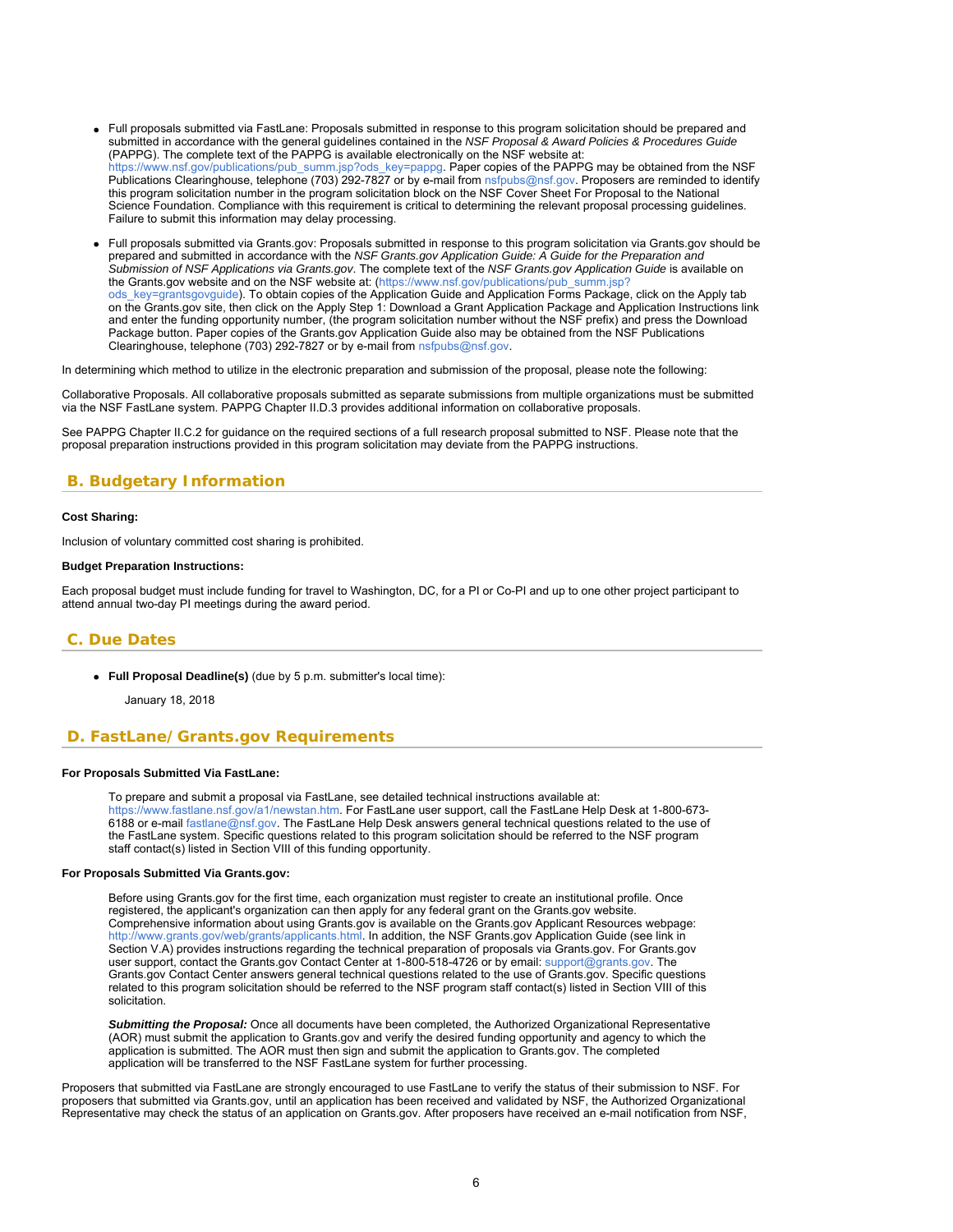<span id="page-6-0"></span>Research.gov should be used to check the status of an application.

### **VI. NSF PROPOSAL PROCESSING AND REVIEW PROCEDURES**

Proposals received by NSF are assigned to the appropriate NSF program for acknowledgement and, if they meet NSF requirements, for review. All proposals are carefully reviewed by a scientist, engineer, or educator serving as an NSF Program Officer, and usually by three to ten other persons outside NSF either as *ad hoc* reviewers, panelists, or both, who are experts in the particular fields represented by the proposal. These reviewers are selected by Program Officers charged with oversight of the review process. Proposers are invited to suggest names of persons they believe are especially well qualified to review the proposal and/or persons they would prefer not review the proposal. These suggestions may serve as one source in the reviewer selection process at the Program Officer's discretion. Submission of such names, however, is optional. Care is taken to ensure that reviewers have no conflicts of interest with the proposal. In addition, Program Officers may obtain comments from site visits before recommending final action on proposals. Senior NSF staff further review recommendations for awards. A flowchart that depicts the entire NSF proposal and award process (and associated timeline) is included in PAPPG Exhibit III-1.

A comprehensive description of the Foundation's merit review process is available on the NSF website at: [https://www.nsf.gov/bfa/dias/policy/merit\\_review/](https://www.nsf.gov/bfa/dias/policy/merit_review/).

Proposers should also be aware of core strategies that are essential to the fulfillment of NSF's mission, as articulated in *[Investing in](https://www.nsf.gov/publications/pub_summ.jsp?ods_key=nsf14043) [Science, Engineering, and Education for the Nation's Future: NSF Strategic Plan for 2014-2018](https://www.nsf.gov/publications/pub_summ.jsp?ods_key=nsf14043)*. These strategies are integrated in the program planning and implementation process, of which proposal review is one part. NSF's mission is particularly well-implemented through the integration of research and education and broadening participation in NSF programs, projects, and activities.

One of the strategic objectives in support of NSF's mission is to foster integration of research and education through the programs, projects, and activities it supports at academic and research institutions. These institutions must recruit, train, and prepare a diverse STEM workforce to advance the frontiers of science and participate in the U.S. technology-based economy. NSF's contribution to the national innovation ecosystem is to provide cutting-edge research under the guidance of the Nation's most creative scientists and engineers. NSF also supports development of a strong science, technology, engineering, and mathematics (STEM) workforce by investing in building the knowledge that informs improvements in STEM teaching and learning.

<span id="page-6-1"></span>NSF's mission calls for the broadening of opportunities and expanding participation of groups, institutions, and geographic regions that are underrepresented in STEM disciplines, which is essential to the health and vitality of science and engineering. NSF is committed to this principle of diversity and deems it central to the programs, projects, and activities it considers and supports.

# **A. Merit Review Principles and Criteria**

The National Science Foundation strives to invest in a robust and diverse portfolio of projects that creates new knowledge and enables breakthroughs in understanding across all areas of science and engineering research and education. To identify which projects to support, NSF relies on a merit review process that incorporates consideration of both the technical aspects of a proposed project and its potential to contribute more broadly to advancing NSF's mission "to promote the progress of science; to advance the national health, prosperity, and welfare; to secure the national defense; and for other purposes." NSF makes every effort to conduct a fair, competitive, transparent merit review process for the selection of projects.

### **1. Merit Review Principles**

These principles are to be given due diligence by PIs and organizations when preparing proposals and managing projects, by reviewers when reading and evaluating proposals, and by NSF program staff when determining whether or not to recommend proposals for funding and while overseeing awards. Given that NSF is the primary federal agency charged with nurturing and supporting excellence in basic research and education, the following three principles apply:

- All NSF projects should be of the highest quality and have the potential to advance, if not transform, the frontiers of knowledge.
- NSF projects, in the aggregate, should contribute more broadly to achieving societal goals. These "Broader Impacts" may be accomplished through the research itself, through activities that are directly related to specific research projects, or through activities that are supported by, but are complementary to, the project. The project activities may be based on previously established and/or innovative methods and approaches, but in either case must be well justified.
- Meaningful assessment and evaluation of NSF funded projects should be based on appropriate metrics, keeping in mind the likely correlation between the effect of broader impacts and the resources provided to implement projects. If the size of the activity is limited, evaluation of that activity in isolation is not likely to be meaningful. Thus, assessing the effectiveness of these activities may best be done at a higher, more aggregated, level than the individual project.

With respect to the third principle, even if assessment of Broader Impacts outcomes for particular projects is done at an aggregated level, PIs are expected to be accountable for carrying out the activities described in the funded project. Thus, individual projects should include clearly stated goals, specific descriptions of the activities that the PI intends to do, and a plan in place to document the outputs of those activities.

These three merit review principles provide the basis for the merit review criteria, as well as a context within which the users of the criteria can better understand their intent.

### **2. Merit Review Criteria**

All NSF proposals are evaluated through use of the two National Science Board approved merit review criteria. In some instances,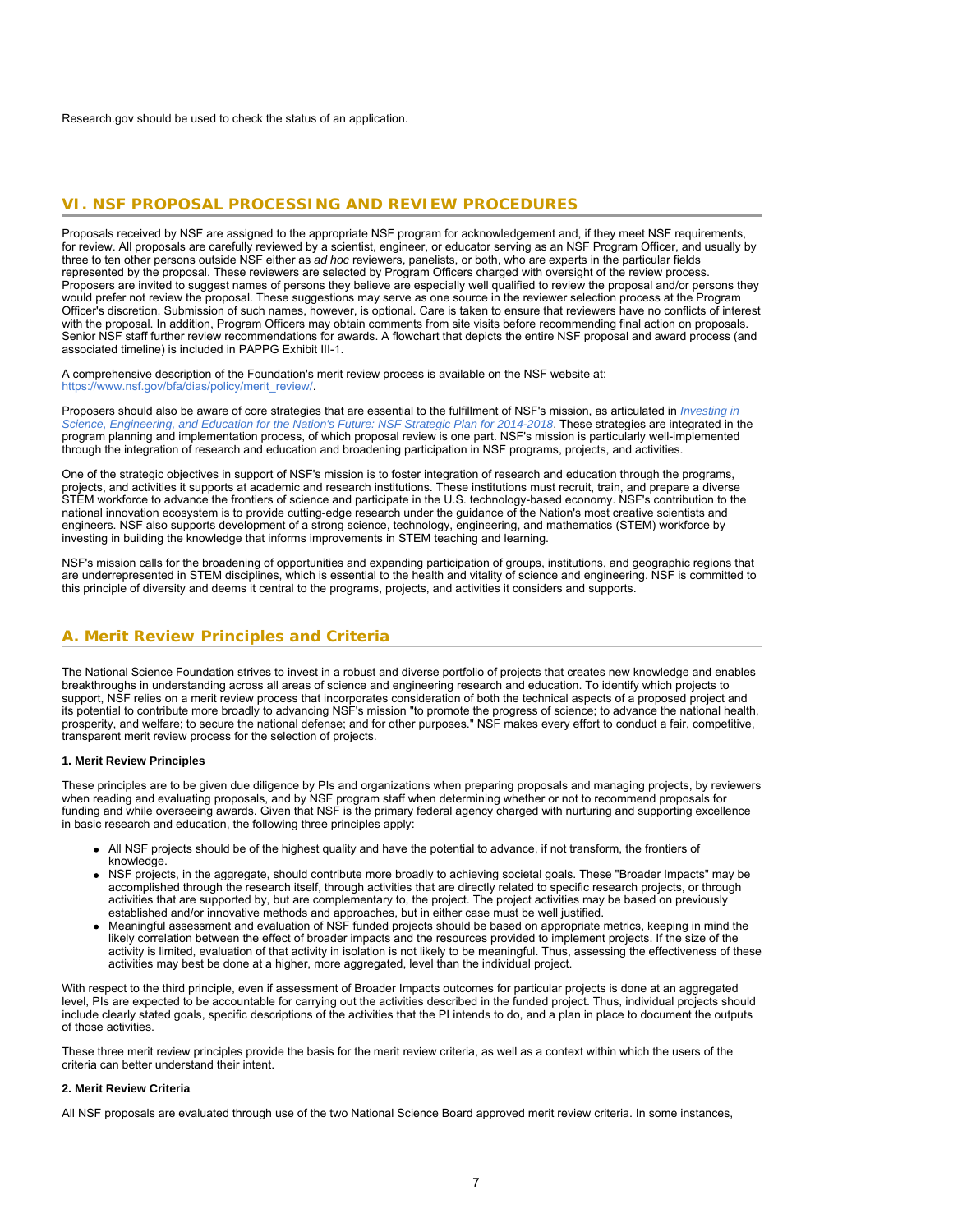however, NSF will employ additional criteria as required to highlight the specific objectives of certain programs and activities.

The two merit review criteria are listed below. **Both** criteria are to be given **full consideration** during the review and decision-making processes; each criterion is necessary but neither, by itself, is sufficient. Therefore, proposers must fully address both criteria. (PAPPG Chapter II.C.2.d(i). contains additional information for use by proposers in development of the Project Description section of the proposal). Reviewers are strongly encouraged to review the criteria, including PAPPG Chapter II.C.2.d(i), prior to the review of a proposal.

When evaluating NSF proposals, reviewers will be asked to consider what the proposers want to do, why they want to do it, how they plan to do it, how they will know if they succeed, and what benefits could accrue if the project is successful. These issues apply both to the technical aspects of the proposal and the way in which the project may make broader contributions. To that end, reviewers will be asked to evaluate all proposals against two criteria:

- **Intellectual Merit:** The Intellectual Merit criterion encompasses the potential to advance knowledge; and
- **Broader Impacts:** The Broader Impacts criterion encompasses the potential to benefit society and contribute to the achievement of specific, desired societal outcomes.

The following elements should be considered in the review for both criteria:

- 1. What is the potential for the proposed activity to
	- a. Advance knowledge and understanding within its own field or across different fields (Intellectual Merit); and b. Benefit society or advance desired societal outcomes (Broader Impacts)?
- 2. To what extent do the proposed activities suggest and explore creative, original, or potentially transformative concepts? 3. Is the plan for carrying out the proposed activities well-reasoned, well-organized, and based on a sound rationale? Does the
	- plan incorporate a mechanism to assess success?
- 4. How well qualified is the individual, team, or organization to conduct the proposed activities?
- 5. Are there adequate resources available to the PI (either at the home organization or through collaborations) to carry out the proposed activities?

Broader impacts may be accomplished through the research itself, through the activities that are directly related to specific research projects, or through activities that are supported by, but are complementary to, the project. NSF values the advancement of scientific knowledge and activities that contribute to achievement of societally relevant outcomes. Such outcomes include, but are not limited to: full participation of women, persons with disabilities, and underrepresented minorities in science, technology, engineering, and mathematics (STEM); improved STEM education and educator development at any level; increased public scientific literacy and public engagement with science and technology; improved well-being of individuals in society; development of a diverse, globally competitive STEM workforce; increased partnerships between academia, industry, and others; improved national security; increased economic competitiveness of the United States; and enhanced infrastructure for research and education.

Proposers are reminded that reviewers will also be asked to review the Data Management Plan and the Postdoctoral Researcher Mentoring Plan, as appropriate.

#### **Additional Solicitation Specific Review Criteria**

All proposals must clearly address the following solicitation-specific review criteria through well-identified proposal elements:

- To what extent does the proposed research advance the frontiers of spectral efficiency while addressing research challenges related to energy efficiency and/or security?
- How well does the proposal address research issues across multiple layers, from the physical layer to the network layer and above?
- What is the potential for the outcomes of proposed activities to inform industry and/or government on issues relating to spectrum usage?

### <span id="page-7-0"></span>**B. Review and Selection Process**

Proposals submitted in response to this program solicitation will be reviewed by Panel Review.

Reviewers will be asked to evaluate proposals using two National Science Board approved merit review criteria and, if applicable, additional program specific criteria. A summary rating and accompanying narrative will generally be completed and submitted by each reviewer and/or panel. The Program Officer assigned to manage the proposal's review will consider the advice of reviewers and will formulate a recommendation.

After scientific, technical and programmatic review and consideration of appropriate factors, the NSF Program Officer recommends to the cognizant Division Director whether the proposal should be declined or recommended for award. NSF strives to be able to tell applicants whether their proposals have been declined or recommended for funding within six months. Large or particularly complex proposals or proposals from new awardees may require additional review and processing time. The time interval begins on the deadline or target date, or receipt date, whichever is later. The interval ends when the Division Director acts upon the Program Officer's recommendation.

After programmatic approval has been obtained, the proposals recommended for funding will be forwarded to the Division of Grants and Agreements for review of business, financial, and policy implications. After an administrative review has occurred, Grants and Agreements Officers perform the processing and issuance of a grant or other agreement. Proposers are cautioned that only a Grants and Agreements Officer may make commitments, obligations or awards on behalf of NSF or authorize the expenditure of funds. No commitment on the part of NSF should be inferred from technical or budgetary discussions with a NSF Program Officer. A Principal Investigator or organization that makes financial or personnel commitments in the absence of a grant or cooperative agreement signed by the NSF Grants and Agreements Officer does so at their own risk.

Once an award or declination decision has been made, Principal Investigators are provided feedback about their proposals. In all cases, reviews are treated as confidential documents. Verbatim copies of reviews, excluding the names of the reviewers or any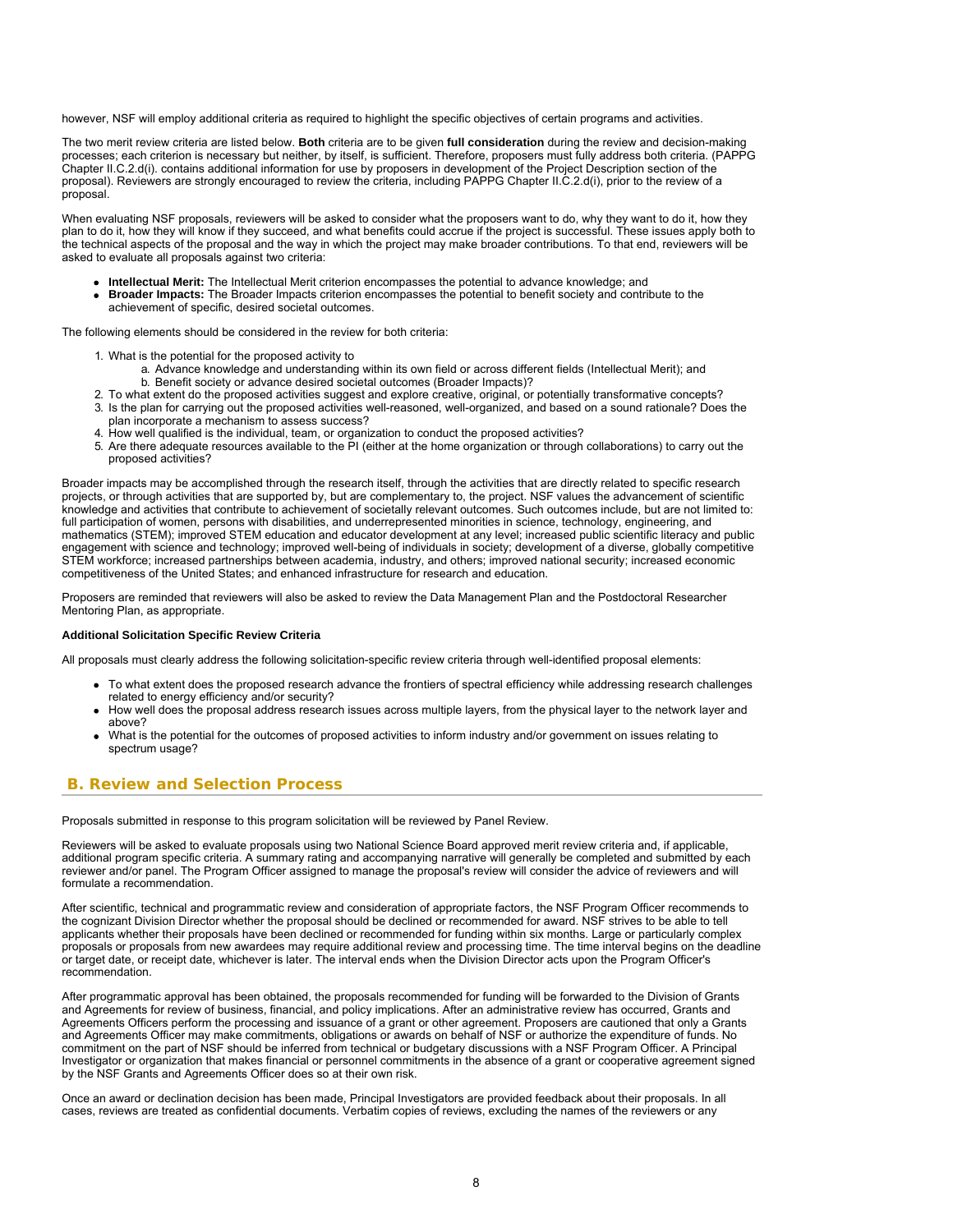reviewer-identifying information, are sent to the Principal Investigator/Project Director by the Program Officer. In addition, the proposer will receive an explanation of the decision to award or decline funding.

# <span id="page-8-0"></span>**VII. AWARD ADMINISTRATION INFORMATION**

### <span id="page-8-1"></span>**A. Notification of the Award**

Notification of the award is made to *the submitting organization* by a Grants Officer in the Division of Grants and Agreements. Organizations whose proposals are declined will be advised as promptly as possible by the cognizant NSF Program administering the program. Verbatim copies of reviews, not including the identity of the reviewer, will be provided automatically to the Principal Investigator. (See Section VI.B. for additional information on the review process.)

### <span id="page-8-2"></span>**B. Award Conditions**

An NSF award consists of: (1) the award notice, which includes any special provisions applicable to the award and any numbered amendments thereto; (2) the budget, which indicates the amounts, by categories of expense, on which NSF has based its support (or otherwise communicates any specific approvals or disapprovals of proposed expenditures); (3) the proposal referenced in the award notice; (4) the applicable award conditions, such as Grant General Conditions (GC-1)\*; or Research Terms and Conditions\* and (5) any announcement or other NSF issuance that may be incorporated by reference in the award notice. Cooperative agreements also are administered in accordance with NSF Cooperative Agreement Financial and Administrative Terms and Conditions (CA-FATC) and the applicable Programmatic Terms and Conditions. NSF awards are electronically signed by an NSF Grants and Agreements Officer and transmitted electronically to the organization via e-mail.

\*These documents may be accessed electronically on NSF's Website at [https://www.nsf.gov/awards/managing/award\\_conditions.jsp?](https://www.nsf.gov/awards/managing/award_conditions.jsp?org=NSF) [org=NSF.](https://www.nsf.gov/awards/managing/award_conditions.jsp?org=NSF) Paper copies may be obtained from the NSF Publications Clearinghouse, telephone (703) 292-7827 or by e-mail from [nsfpubs@nsf.gov.](mailto:nsfpubs@nsf.gov)

More comprehensive information on NSF Award Conditions and other important information on the administration of NSF awards is contained in the NSF *Proposal & Award Policies & Procedures Guide* (PAPPG) Chapter VII, available electronically on the NSF Website at [https://www.nsf.gov/publications/pub\\_summ.jsp?ods\\_key=pappg](https://www.nsf.gov/publications/pub_summ.jsp?ods_key=pappg).

# <span id="page-8-3"></span>**C. Reporting Requirements**

For all multi-year grants (including both standard and continuing grants), the Principal Investigator must submit an annual project report to the cognizant Program Officer no later than 90 days prior to the end of the current budget period. (Some programs or awards require submission of more frequent project reports). No later than 120 days following expiration of a grant, the PI also is required to submit a final project report, and a project outcomes report for the general public.

Failure to provide the required annual or final project reports, or the project outcomes report, will delay NSF review and processing of any future funding increments as well as any pending proposals for all identified PIs and co-PIs on a given award. PIs should examine the formats of the required reports in advance to assure availability of required data.

PIs are required to use NSF's electronic project-reporting system, available through Research.gov, for preparation and submission of annual and final project reports. Such reports provide information on accomplishments, project participants (individual and organizational), publications, and other specific products and impacts of the project. Submission of the report via Research.gov constitutes certification by the PI that the contents of the report are accurate and complete. The project outcomes report also must be prepared and submitted using Research.gov. This report serves as a brief summary, prepared specifically for the public, of the nature and outcomes of the project. This report will be posted on the NSF website exactly as it is submitted by the PI.

More comprehensive information on NSF Reporting Requirements and other important information on the administration of NSF awards is contained in the *NSF Proposal & Award Policies & Procedures Guide* (PAPPG) Chapter VII, available electronically on the NSF Website at [https://www.nsf.gov/publications/pub\\_summ.jsp?ods\\_key=pappg](https://www.nsf.gov/publications/pub_summ.jsp?ods_key=pappg).

### <span id="page-8-4"></span>**VIII. AGENCY CONTACTS**

*Please note that the program contact information is current at the time of publishing. See program website for any updates to the points of contact.*

General inquiries regarding this program should be made to:

- Jenshan Lin, ENG/ECCS, telephone: (703) 292-8339, email: [jenlin@nsf.gov](mailto:jenlin@nsf.gov)
- Thyagarajan Nandagopal, CISE/CNS, telephone: (703) 292-8950, email: [tnandago@nsf.gov](mailto:tnandago@nsf.gov)
- Lawrence S. Goldberg, ENG/ECCS, telephone: (703) 292-8339, email: [lgoldber@nsf.gov](mailto:lgoldber@nsf.gov)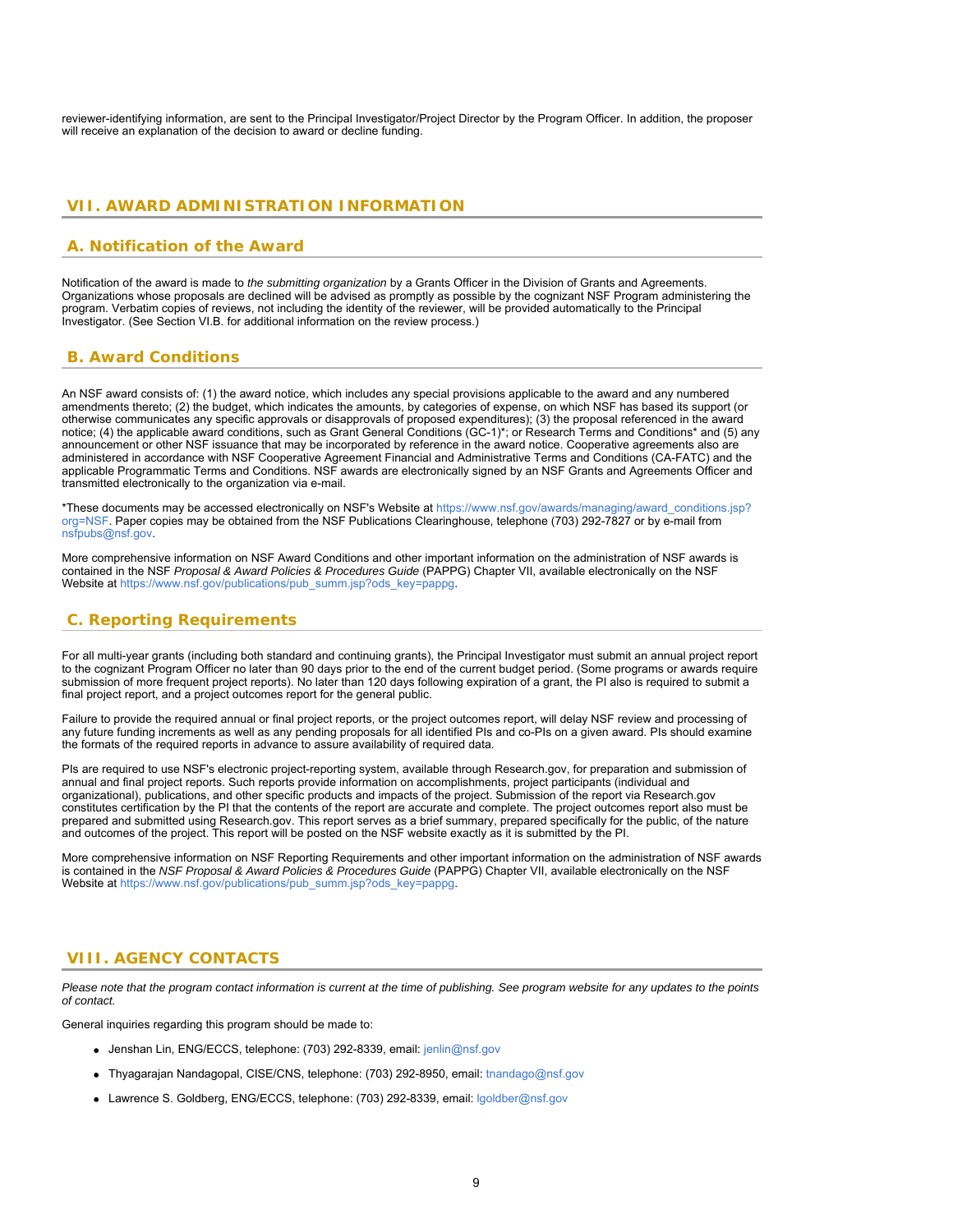Monisha Ghosh, CISE/CNS, telephone: (703) 292-8950, email: [mghosh@nsf.gov](mailto:mghosh@nsf.gov)

For questions related to the use of FastLane, contact:

• FastLane Help Desk, telephone: 1-800-673-6188; e-mail: [fastlane@nsf.gov](mailto:fastlane@nsf.gov).

For questions relating to Grants.gov contact:

Grants.gov Contact Center: If the Authorized Organizational Representatives (AOR) has not received a confirmation message from Grants.gov within 48 hours of submission of application, please contact via telephone: 1-800-518-4726; e-mail: [support@grants.gov.](mailto:support@grants.gov)

# <span id="page-9-0"></span>**IX. OTHER INFORMATION**

The NSF website provides the most comprehensive source of information on NSF Directorates (including contact information), programs and funding opportunities. Use of this website by potential proposers is strongly encouraged. In addition, "NSF Update" is an information-delivery system designed to keep potential proposers and other interested parties apprised of new NSF funding opportunities and publications, important changes in proposal and award policies and procedures, and upcoming NSF [Grants](https://www.nsf.gov/bfa/dias/policy/outreach.jsp) [Conferences](https://www.nsf.gov/bfa/dias/policy/outreach.jsp). Subscribers are informed through e-mail or the user's Web browser each time new publications are issued that match their identified interests. "NSF Update" also is available on [NSF's website](https://www.nsf.gov/cgi-bin/good-bye?https://public.govdelivery.com/accounts/USNSF/subscriber/new?topic_id=USNSF_179).

Grants.gov provides an additional electronic capability to search for Federal government-wide grant opportunities. NSF funding opportunities may be accessed via this mechanism. Further information on Grants.gov may be obtained at [http://www.grants.gov](http://www.grants.gov/).

# **ABOUT THE NATIONAL SCIENCE FOUNDATION**

The National Science Foundation (NSF) is an independent Federal agency created by the National Science Foundation Act of 1950, as amended (42 USC 1861-75). The Act states the purpose of the NSF is "to promote the progress of science; [and] to advance the national health, prosperity, and welfare by supporting research and education in all fields of science and engineering."

NSF funds research and education in most fields of science and engineering. It does this through grants and cooperative agreements to more than 2,000 colleges, universities, K-12 school systems, businesses, informal science organizations and other research organizations throughout the US. The Foundation accounts for about one-fourth of Federal support to academic institutions for basic research.

NSF receives approximately 55,000 proposals each year for research, education and training projects, of which approximately 11,000 are funded. In addition, the Foundation receives several thousand applications for graduate and postdoctoral fellowships. The agency operates no laboratories itself but does support National Research Centers, user facilities, certain oceanographic vessels and Arctic and Antarctic research stations. The Foundation also supports cooperative research between universities and industry, US participation in international scientific and engineering efforts, and educational activities at every academic level.

*Facilitation Awards for Scientists and Engineers with Disabilities* (FASED) provide funding for special assistance or equipment to enable persons with disabilities to work on NSF-supported projects. See the *NSF Proposal & Award Policies & Procedures Guide* Chapter II.E.6 for instructions regarding preparation of these types of proposals.

The National Science Foundation has Telephonic Device for the Deaf (TDD) and Federal Information Relay Service (FIRS) capabilities that enable individuals with hearing impairments to communicate with the Foundation about NSF programs, employment or general information. TDD may be accessed at (703) 292-5090 and (800) 281-8749, FIRS at (800) 877-8339.

The National Science Foundation Information Center may be reached at (703) 292-5111.

The National Science Foundation promotes and advances scientific progress in the United States by competitively awarding grants and cooperative agreements for research and education in the sciences, mathematics, and engineering.

To get the latest information about program deadlines, to download copies of NSF publications, and to access abstracts of awards, visit the NSF Website at [https://www.nsf.gov](https://www.nsf.gov/)

| Location:<br>$\bullet$                                 | 2415 Eisenhower Avenue, Alexandria, VA 22314 |
|--------------------------------------------------------|----------------------------------------------|
| • For General Information<br>(NSF Information Center): | (703) 292-5111                               |
| • TDD (for the hearing-impaired):                      | (703) 292-5090                               |
| • To Order Publications or Forms:                      |                                              |
| Send an e-mail to:                                     | nsfpubs@nsf.gov                              |
| or telephone:                                          | (703) 292-7827                               |